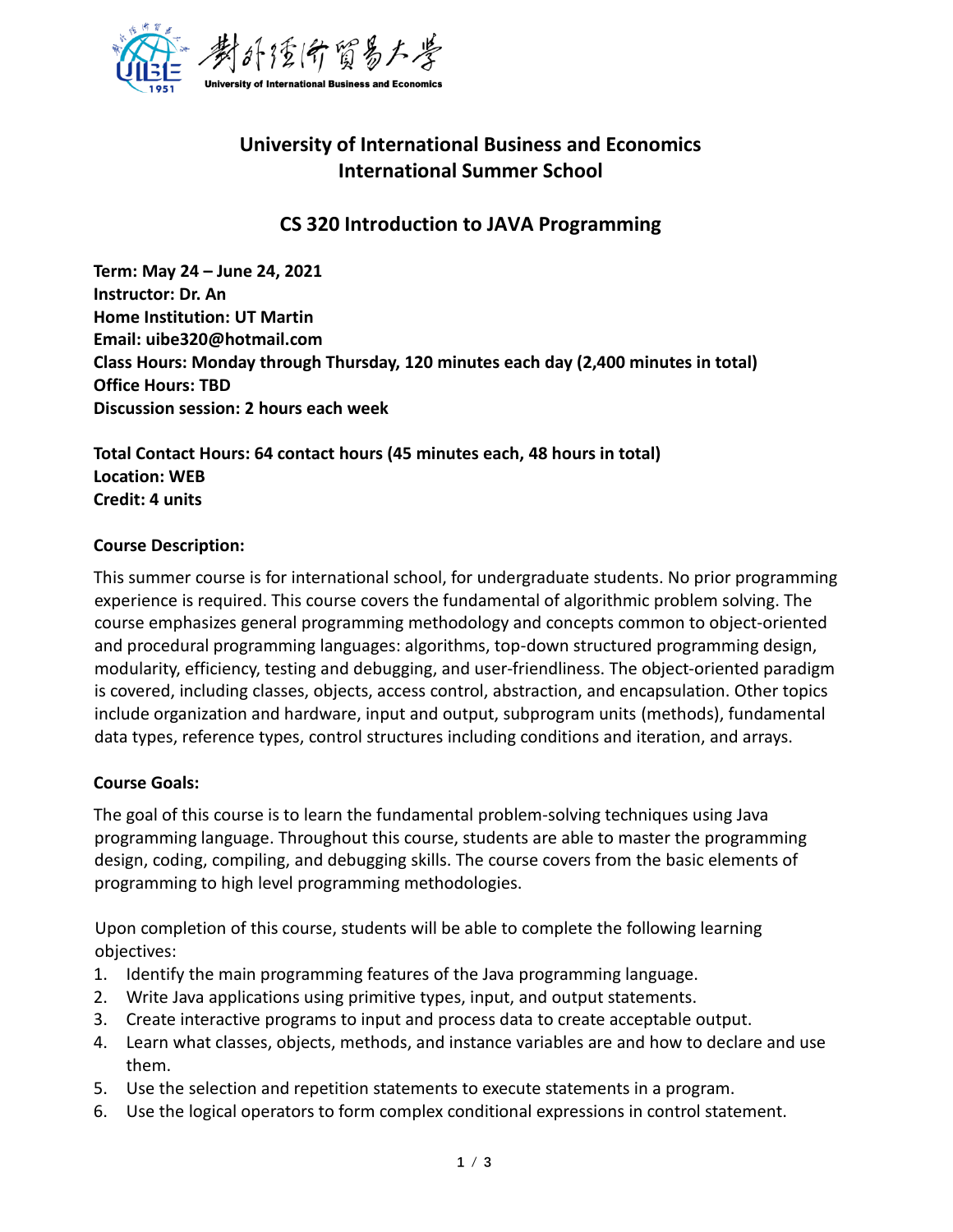

- 7. Code programs to use methods call/return mechanism, method overloading and java API methods.
- 8. Write programs to declare and use single and multidimensional arrays to store and retrieve data from lists and table of values.
- 9. Use static and final variables to create class variables and methods.

# **Required Textbook:**

Java Software Solutions (Foundations of Program Design); John Lewis, William Loftus; ISBN-13: 978- 0-13-446202-8, ISBN-10: 0-13-44602-5

# **Grading Policy:**

Your final grade will be assigned based on the following scheme:

- Programming Assignments 40%
- Quizzes 10%
- Midterm 20%
- Final 30%

#### **Grading Scale:**

Assignments and examinations will be graded according to the following scale:

|    | 90-100 |                | 72-74    |
|----|--------|----------------|----------|
| A- | 85-89  |                | 68-71    |
| B+ | 82-84  | $\overline{a}$ | 64-67    |
| B  | 78-81  |                | 60-63    |
| В- | 75-77  |                | below 60 |

# **Academic Integrity:**

If students are found to be in violation of the academic honesty policy, the professor reserves the right to seek disciplinary action as allowable by university policy. Such actions may include, but are not limited to, giving the student a zero on the assignment and/or class.

# **Course Schedule:**

| Date  | <b>Topics</b>                                                                                     |
|-------|---------------------------------------------------------------------------------------------------|
| Day 1 | Introduction to computers, programs and java                                                      |
| Day 2 | Variables, constant variable, Primitive data type, Arithmetic operators,<br>and escape sequences. |
| Day 3 | Assignment Operator, Operator precedence, Reading Input (Scanner class<br>and methods)            |
| Day 4 | Selection Structure (if and if else), Relational operators                                        |